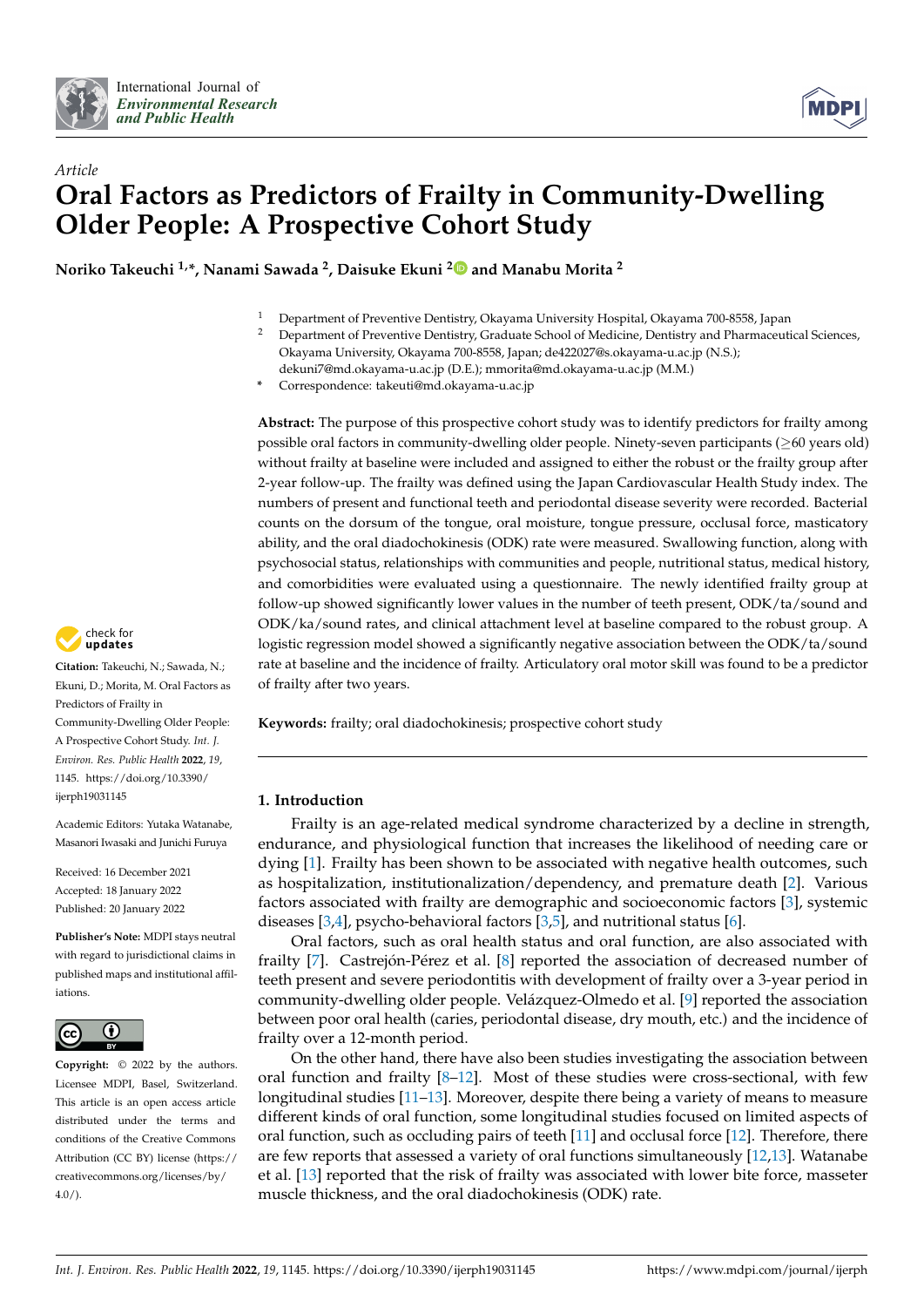We hypothesized that, of the various oral health status and oral functions, there may be factors that specifically predict frailty. The novelty of this longitudinal study was to evaluate various oral functions and oral health status simultaneously and to determine factors associated with the incidence of frailty. The purpose of this prospective cohort study was to identify oral factors that predict frailty in community-dwelling older people.

#### **2. Materials and Methods**

## *2.1. Study Participants*

To assess the factors that predict frailty, a prospective cohort study was conducted. Participants who visited the Preventive Dentistry Clinic at Okayama University Hospital between November 2017 and January 2021 and gave consent were included in the study. The inclusion criteria were as follows: (1) aged 60 years or older; (2) able to understand the questionnaire; (3) able to walk independently; (4) regular visits to the preventive dental clinic; and (5) judged robust on frailty assessment. Exclusion criteria were data loss and no follow-up visits. All participants gave their written, informed consent to participate in this study. This study followed the STROBE guidelines.

#### *2.2. Measurements*

Well-trained dentists assessed frailty, oral status, and oral function. Prior to the study, for calibration purposes, the staff received instructions from the authors on the correct protocol for each measurement.

#### *2.3. Assessment of Frailty*

Frailty was defined using the Japan Cardiovascular Health Study (J-CHS) index based on the CHS index criteria [\[14\]](#page-10-12). The components of frailty in the J-CHS index are the same as in the original CHS index: weight loss, exhaustion, low level of activity, slowness, and weakness.

For weight loss, participants were considered to have experienced weight loss if they answered "yes" to the question, "Have you lost at least 2 kg in the past 6 months?" For exhaustion, participants were judged to be fatigued if they answered "yes" to the question, "In the past two weeks, have you ever felt tired for no reason?" Low level of activity was judged as positive if the participant answered "no" to both the questions, "Do you engage in moderate levels of physical exercise or sports aimed at health?" and "Do you engage in low levels of physical exercise aimed at health?" Slowness was defined as a slower walking speed under normal conditions. Participants were asked to walk at a normal walking speed along an 11-m straight walkway set on a flat floor. Walking time was measured at a distance of 5 m between marks located 3.0 m and 8.0 m from the starting point of the walk, and the average walking speed  $(m/s)$  was calculated. The cutoff value for slowness was set to be less than 1.0 m/s. Weakness was defined as a decrease in muscle strength based on grip strength, measured using a hand-held dynamometer (Takei Scientific Instruments Co., Ltd., Niigata, Japan). The sex-specific cutoff value for muscle weakness was defined as less than 26 kg for males and less than 18 kg for females.

In the J-CHS index, the absence of any of five factors (weight loss, exhaustion, low level of activity, slowness, and weakness) was classified as non-frailty, one or two factors as pre-frailty, and three or more factors as frailty. In this study, the participants were classified into two groups: a non-frailty group (robust group) and a pre-frailty and frailty group (frailty group).

#### *2.4. Assessment of Oral Function*

The evaluation of oral function was made with reference to the 2016 diagnostic criteria of the Japanese Geriatrics Society [\[15\]](#page-10-13). The examination methods for oral hypofunction were as follows.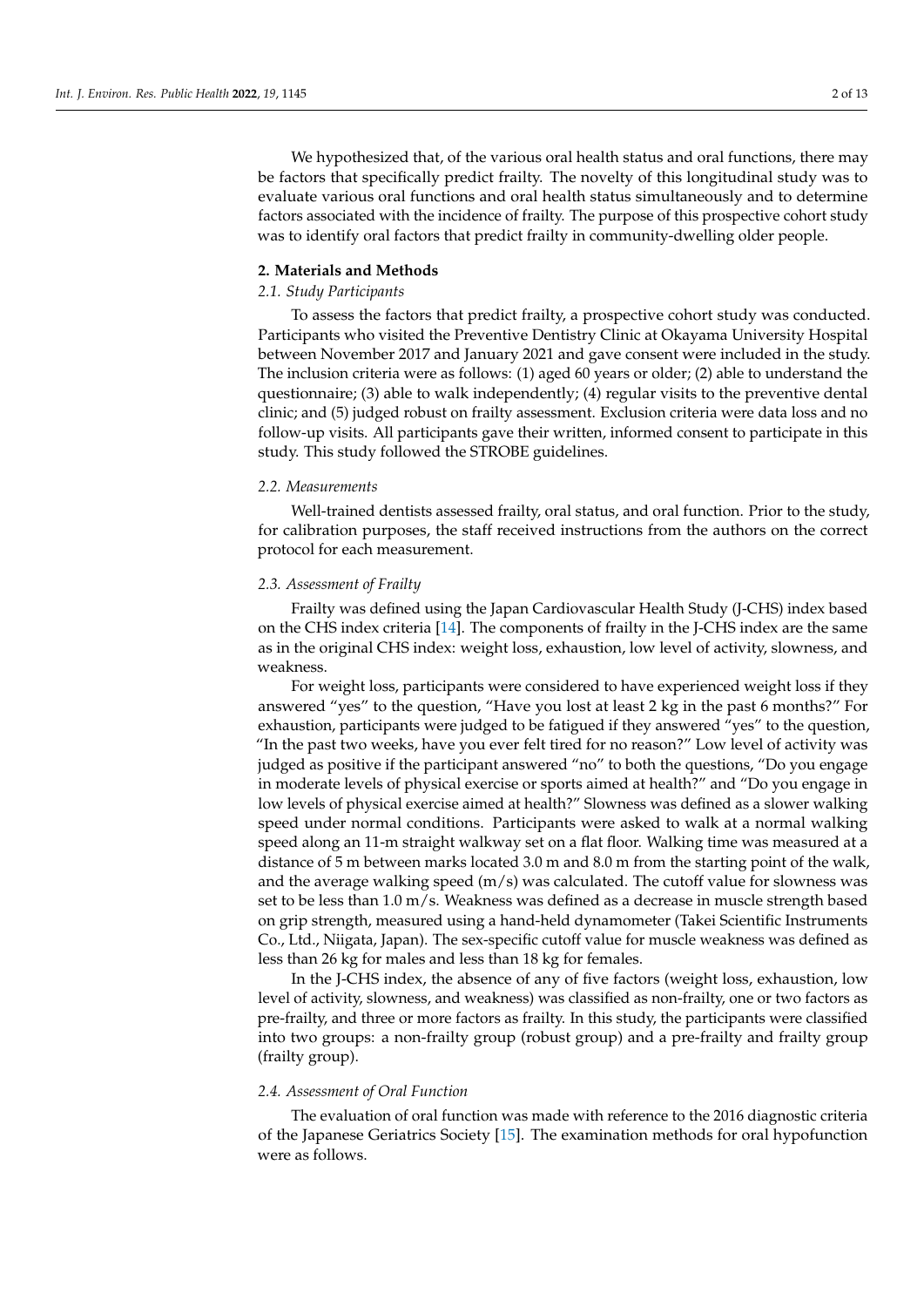## 2.4.1. Bacterial Counts on the Dorsum of the Tongue

Samples for bacterial counts on the dorsum of the tongue were collected by rubbing the central part of the tongue with a sterile cotton swab [\[16\]](#page-10-14). A 1-cm distance was rubbed back and forth three times. The swab was set in a constant-pressure sample collection device, which was an accessory of a bacterial counter (Panasonic Healthcare, Tokyo, Japan). The number of bacteria in 1 mL of the sample was then measured using a bacterial counter. A device that maintains a constant rubbing pressure was used to reduce inter-operator variability [\[17\]](#page-11-0). Measurements were taken twice, and the average value was calculated.

#### 2.4.2. Oral Moisture

Using an oral moisture checker (Mucus®, Life Co., Ltd., Saitama, Japan), the degree of moisture of the buccal mucosa on the right and left sides and the mucosa at the center of the dorsum of the tongue, 1 cm away from the tip of the tongue, were measured [\[16\]](#page-10-14). With the special sensor cover provided, the sensor was pressed with a force of about 200 g to make uniform contact with the test surface and held for about 2 s until the measurement values were displayed. Measurements were made twice each, and the average value of all measurements was used as the oral moisture.

Oral moisture meters are suitable for quantitatively assessing the moisture content of the measurement site [\[18\]](#page-11-1). In addition, the moisture content of soft tissues in the oral cavity correlates with saliva secretion, and valid results have been reported for sensitivity and specificity in screening people with reduced saliva secretion [\[19\]](#page-11-2). It is also effective for comprehensively assessing oral moisture in participants who have difficulty producing saliva and cannot be actively tested for secretion.

## 2.4.3. Tongue Pressure

Tongue pressure was measured using a tongue depressor (JMS Tongue Depressor TPM-01, JMS Corporation, Hiroshima, Japan) to obtain the maximum tongue pressure [\[16\]](#page-10-14). The maximum tongue pressure measured with the tongue depressor was the pressure generated when the balloon of the tongue depressor probe was crushed arbitrarily between the tongue and palate at the front of the palate and kept pressed with maximum force for several seconds. Measurements were taken with the dentures, if any, in use. Because of the difficulty in positioning the balloon, practice was performed before the measurement. Measurements were taken twice, with a break to avoid fatigue, and the average value was calculated.

## 2.4.4. Occlusal Force

The occlusal forces were measured using an occlusal diagnostic system called the Dental Prescale System [\[16\]](#page-10-14). A pressure-sensitive film (Dental Prescale® II, Fujifilm Corporation, Kuala Lumpur, Malaysia) and a pre-calibrated scanner (GT-X830, Seiko Epson Corp., Suwa, Japan) were used. Before the measurements, the participants sat in a dental chair in a natural posture, looking as far forward as possible so that the Frankfurt plane was parallel to the floor. Before measuring the occlusal force, the participants used the practice sheet several times. All participants were asked to bite the film for 3 s at maximum biting force. Denture wearers were measured with their dentures in place. The measurements were performed once.

#### 2.4.5. ODK

ODK was assessed to comprehensively measure the speed and elaboration of movements of the tongue and lips [\[16\]](#page-10-14). The pronunciations of /pa/, which reflects the motor function of the lips, /ta/, which reflects the motor function of the anterior tongue, and /ka/, which reflects the motor function of the posterior tongue, were evaluated. Participants were instructed to repeat each as fast as possible for 5 s, and the number of times they pronounced them was recorded by "Kenko-kun® Handy" (Takei Scientific Instruments Co., Ltd., Niigata, Japan), and the number of times per second was calculated. The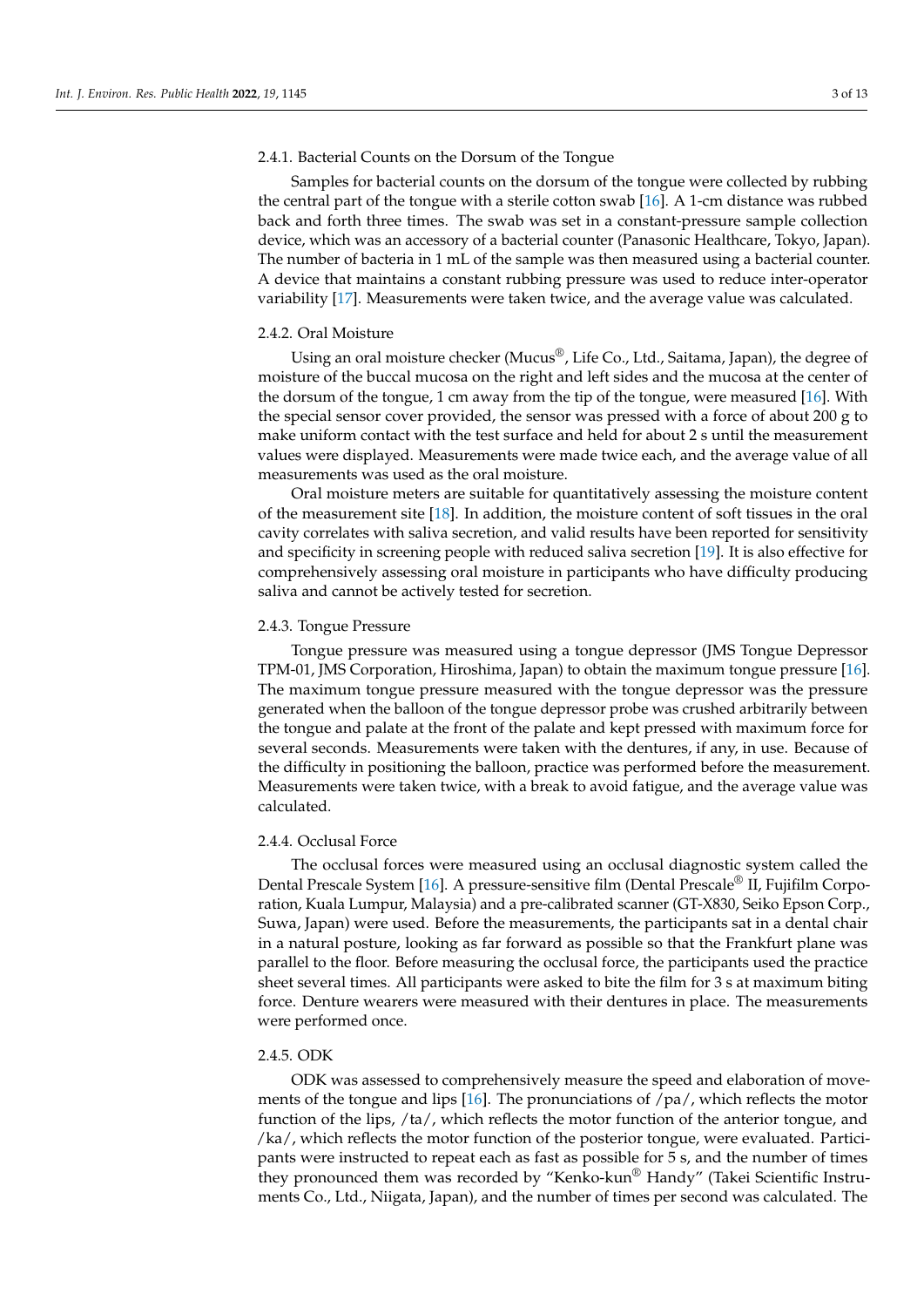pronunciation of each sound was measured twice and the average value of each was calculated.

#### 2.4.6. Masticatory Ability

Masticatory ability was evaluated by the glucose concentration after chewing gummy jelly. Participants chewed a gummy jelly containing glucose (Glucolumn<sup>®</sup>, GC, Tokyo, Japan) as usual for 20 s [\[16\]](#page-10-14). They then gargled with 10 mL of water in their mouths and drained it into a filtration kit. The glucose concentration in the filtrate was measured with a glucose sensor (Glucosensor® GS-II, GC, Tokyo, Japan). The measurement was carried out twice and the average value was calculated.

#### 2.4.7. Swallowing Function

The Japanese version of the Eating Assessment Tool (EAT-10) (Nestlé Nutrition Institute, Vevey, Switzerland) was used to assess swallowing function [\[16\]](#page-10-14). EAT-10 was a useful dysphagia screening tool. It consists of 10 questions about swallowing, each of which is answered on a 5-point scale (0: no problem, 4: severe problem). A lower total score indicates no problem with swallowing function, whereas a higher score indicates a severe problem.

## *2.5. Assessment of Oral Health Status*

## 2.5.1. Number of Present and Functional Teeth

The oral examination consisted of counting the number of teeth present and the number of functional teeth. The number of functional teeth was defined as natural teeth present and prostheses replacing missing teeth. Teeth with severe decay and retained roots were not considered present teeth [\[13\]](#page-10-11). The number of functional teeth was the number of current teeth plus the number of artificial teeth, such as pontics, implants, and dentures.

#### 2.5.2. Periodontal Status

Participants underwent a full-mouth periodontal examination at six sites per tooth (mesio-buccal, mid-buccal, disto-buccal, disto-lingual, mid-lingual, and mesio-lingual). The following parameters were evaluated and recorded: bleeding on probing (BOP), probing pocket depth (PPD), and clinical attachment level (CAL) [\[20\]](#page-11-3). These parameters were measured using a pocket probe (Williams Probe, Hu-Friedy Inc., Chicago, IL, USA) with standardized force ranging from 20 to 25 g.

## *2.6. Questionnaire Survey*

## 2.6.1. Subjective Oral Function

As a measure of subjective oral function, the difficulty of eating and swallowing was evaluated using a questionnaire [\[21\]](#page-11-4). "Do you have any difficulties eating tough foods?" and "Have you choked on your tea or soup recently?" were used to assess self-perceived oral function. If the respondents answered "yes" to each question, they were rated as those with difficulty in eating or swallowing.

# 2.6.2. The World Health Organization—Five Well-Being Index (WHO-5)

The WHO-5 [\[22\]](#page-11-5) is one of the most widely used scales for assessing psychological states to evaluate subjective psychological well-being. The WHO-5 has five positively worded items, and respondents rate each statement for the past two weeks. The scores range from 0 to 100, with higher scores indicating greater psychological well-being.

#### 2.6.3. Relationships with Communities and People

The Lubben social network scale 6-item version [\[23\]](#page-11-6) assesses relationships with communities and people, and it consists of three questions that assess kinship ties and three similar questions that assess non-kinship ties. The items dealing with kinship include the following: "How many relatives do you see or keep in touch with at least once a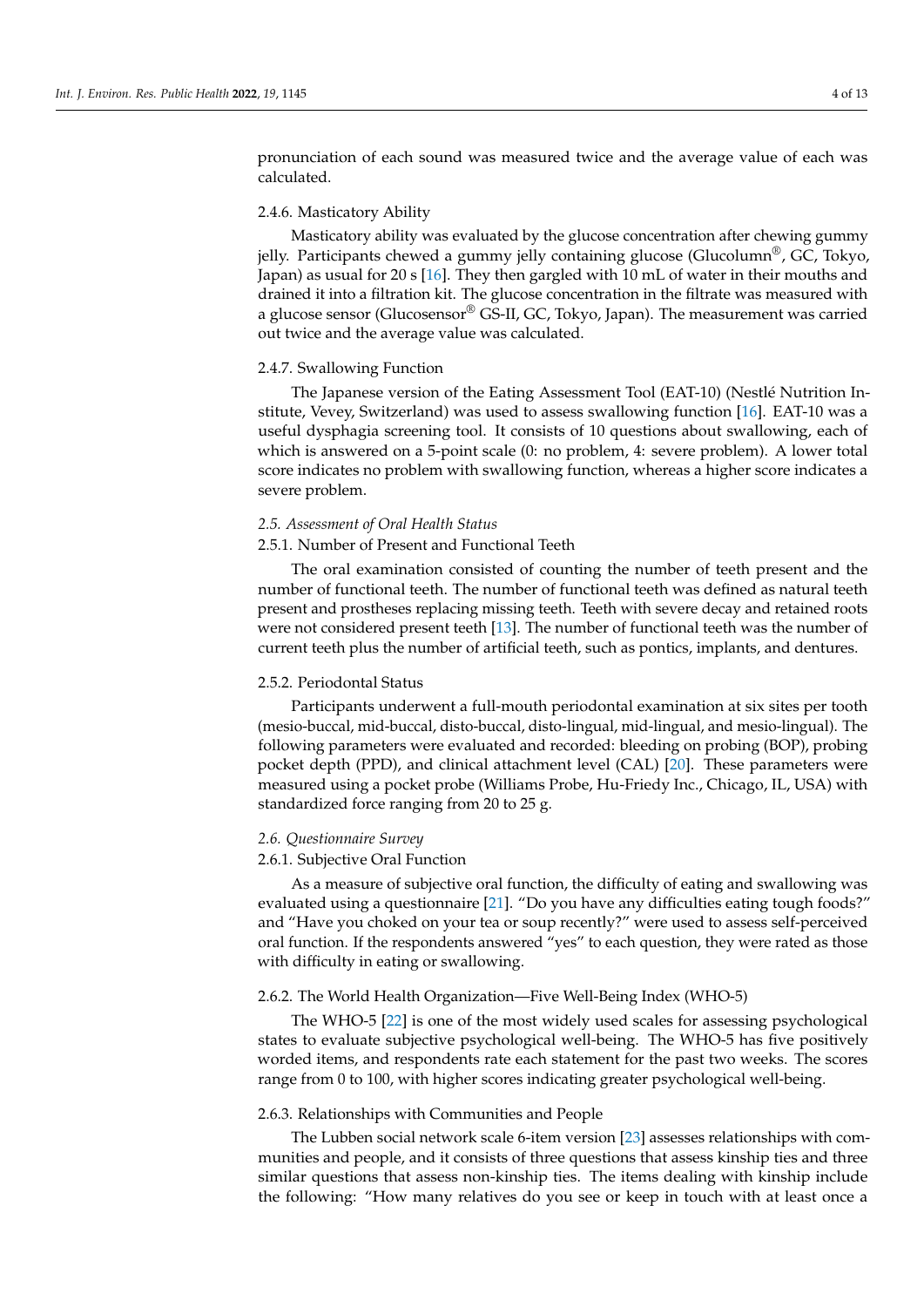month?", "How many relatives do you see or talk to at least once a month?", and "How many relatives do you feel free to talk to about your private matters?" These three items are repeated for connections other than relatives, replacing the word relatives with the word friends. The score for the entire scale is an equally weighted version of the six items, with a score range of 0–30.

## 2.6.4. The Life-Space Assessment

The life-space assessment [\[24\]](#page-11-7) measures mobility based on the distance through which a person reports moving during the 4 weeks preceding the assessment. Questions establish movement to specific life-space "levels", ranging from within one's dwelling to beyond one's town. Frequency of movement and use of assistance (from equipment or persons) were also assessed. Specific levels were assessed by asking: "During the past 4 weeks, have you been to other rooms of your home besides the room where you sleep; to an area outside your home such as your porch, deck or patio, hallway of an apartment building, or garage; to places in your neighborhood, other than your own yard or apartment building; to places outside your neighborhood but within your town; and to places outside your town?" The overall scale score is based on dividing the living space into five levels and weighting them, with a score range of 0–1.

## 2.6.5. Nutritional Status

Nutritional status was assessed with the Mini Nutritional Assessment  $(MNA)^{\circledcirc}$  [\[25\]](#page-11-8) (Nestlé Nutrition Institute, Vevey, Switzerland), BMI, and body weight. MNA® is a 30-point scale and consists of 18 questions: anthropometric assessment (BMI, weight loss, upper middle arm circumference, calf circumference), global assessment (mobility, prescription medications, independent living, psychological stress or acute disability, pressure ulcers or bedsores, neuropsychological problems), dietary assessment (complete daily diet, decreased dietary intake, fluid intake, protein intake, fruit and vegetable intake, and feeding methods), and self-assessment (self-assessment of nutritional status and self-assessment of health status). The higher the total score, the better the nutritional status.

#### 2.6.6. Medical Interviews

A questionnaire was used to record medical history and number of medications taken. It requested information on the following conditions that have been linked to frailty: heart disease [\[26\]](#page-11-9), osteoporosis [\[27\]](#page-11-10), chronic obstructive pulmonary disease [\[28\]](#page-11-11), knee osteoarthritis [\[29\]](#page-11-12), anemia [\[30\]](#page-11-13), depression [\[31\]](#page-11-14), number of chronic diseases [\[32\]](#page-11-15), Alzheimer's disease [\[33\]](#page-11-16), chronic kidney disease [\[34\]](#page-11-17), rheumatoid arthritis [\[35\]](#page-11-18), Parkinson's disease [\[36\]](#page-11-19), and stroke [\[36\]](#page-11-19).

## 2.6.7. Smoking and Alcohol History

Smoking and alcohol experience were confirmed by the questionnaire. Current and past experiences in smoking [\[12\]](#page-10-9) and drinking [\[13\]](#page-10-11) were categorized as having experience.

#### *2.7. Statistical Analysis*

All participants diagnosed as without frailty at baseline were included for statistical analysis, and they were encouraged to avoid dropping out of the study. Measurements were taken by skilled personnel to avoid measurement bias.

Participants of a cross-sectional study [\[20\]](#page-11-3) were included in this study. Therefore, the sample size was not calculated.

Differences at baseline between the robust and frailty groups at reassessment were analyzed using the Mann–Whitney *U* test for continuous variables and the chi-squared test for categorical variables.

To examine the factors associated with the incidence of frailty during the study period, a binomial logistic regression analysis (variable reduction method) was performed with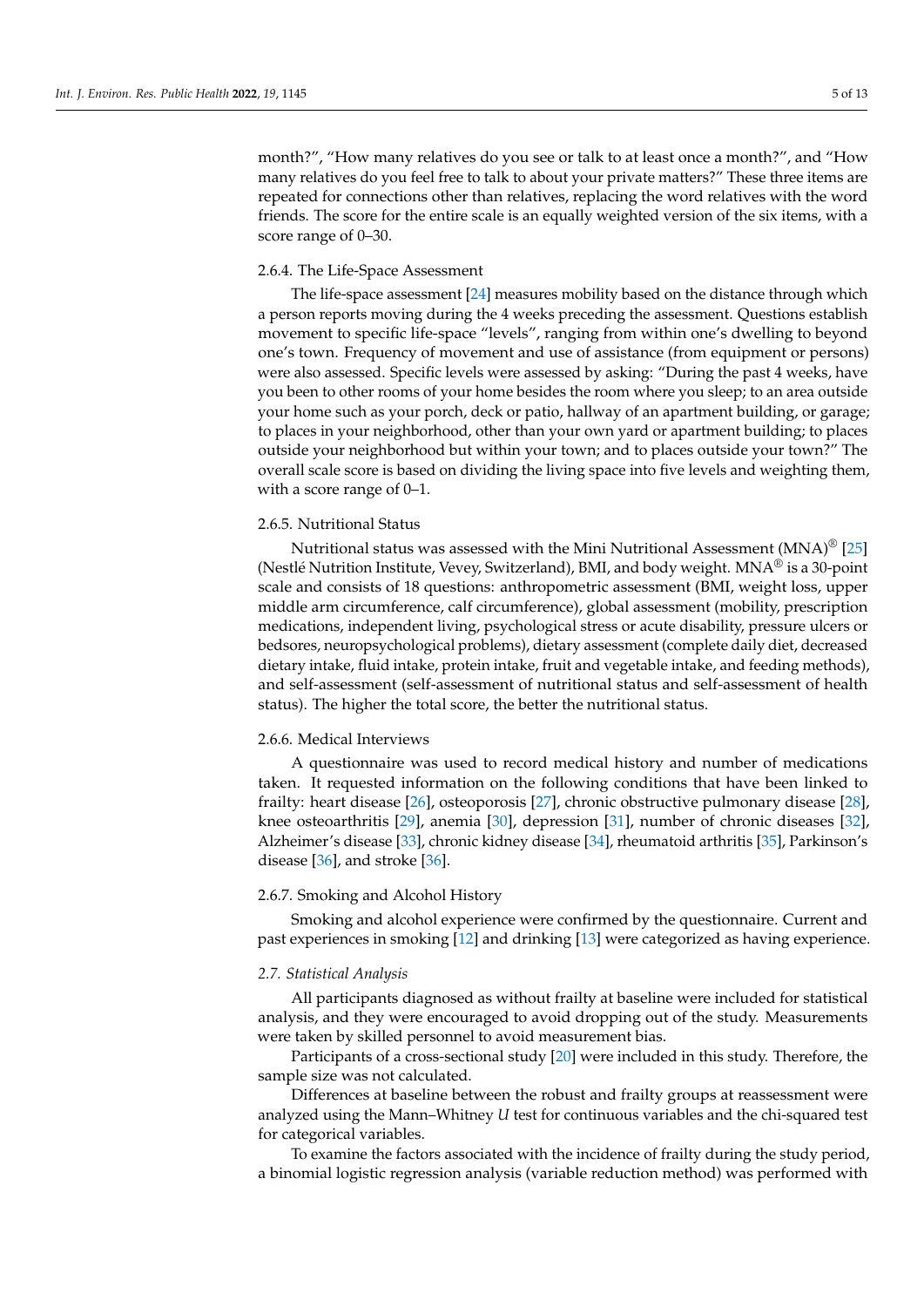the two frailty-based groups (robust and frailty) as dependent variables. The independent variables were the items that showed  $p < 0.1$  in the primary analysis.

The significance level was set at 0.05. Statistical analysis was performed using SPSS statistics version 26.0 (IBM Corp., Tokyo, Japan).

#### *2.8. Ethical Considerations*

This study was conducted in accordance with the tenets of the Declaration of Helsinki, and procedures involving human participants were approved by the ethics committee of Okayama University Graduate School of Medicine, Dentistry, and Pharmaceutical Sciences and Okayama University Hospital (approval number: 1803-038).

## **3. Results**

At baseline, there were 107 participants who were robust on the frailty examination. Two years later, eight participants did not participate in the assessment at follow-up. Of the 99 study participants who participated in the follow-up assessment, 2 were excluded due to missing data. Thus, 97 participants (34 males and 63 females; follow-up rate: 90.6%) were included in the analysis.

Tables [1](#page-6-0) and [2](#page-7-0) summarize the characteristics of all enrolled participants at baseline and at follow-up. At the time of reassessment, there were 63 participants in the robust group and 34 participants in the frailty group. In the two-group comparisons, the frailty group showed significantly lower values in the number of teeth present, ODK/ta/sound rate, ODK/ka/sound rate, and clinical attachment level at baseline (*p* = 0.062, 0.027, 0.032, and 0.042, respectively) compared to the robust group participants.

| <b>Variables</b>                                | Mean $\pm$ SD/n (%) |
|-------------------------------------------------|---------------------|
| Sociodemographic data                           |                     |
| Age                                             | $71.9 \pm 5.4$      |
| Gender (men)                                    | 34(35.1)            |
| Dental status                                   |                     |
| Number of teeth present $(n)$                   | $20.8 \pm 6.9$      |
| Number of functional teeth $(n)$                | $26.4 \pm 3.6$      |
| <b>Periodontal status</b>                       |                     |
| %BOP                                            | $10.5 \pm 8.9$      |
| $PPD$ (mm)                                      | $2.1 \pm 0.5$       |
| CAL (mm)                                        | $3.2 \pm 1.2$       |
| Oral function                                   |                     |
| Bacterial counts on the dorsum of the tongue    | $18.6 \pm 17.8$     |
| $(\times 10^6)$ (cfu/mL)                        |                     |
| Oral moisture                                   | $28.6 \pm 2.2$      |
| Tongue pressure (kPa)                           | $32.8 \pm 8.2$      |
| Occlusal force $(N)$                            | $595.1 \pm 421.9$   |
| ODK/pa/sounds (times/second)                    | $6.0 \pm 0.8$       |
| ODK/ta/sounds (times/second)                    | $6.1 \pm 0.7$       |
| ODK/ka/sounds (times/second)                    | $5.8 \pm 0.9$       |
| Masticatory ability $(mg/dL)$                   | $177.3 \pm 61.0$    |
| EAT-10 score                                    | $0.6 \pm 2.0$       |
| Subjective measures                             |                     |
| Difficulty swallowing tea or soup (yes)         | 17(17.5)            |
| Difficulty in chewing foods as hard as squid or |                     |
| takuan (yes)                                    | 11 (11.3)           |

**Table 1.** Baseline characteristics (*n* = 97).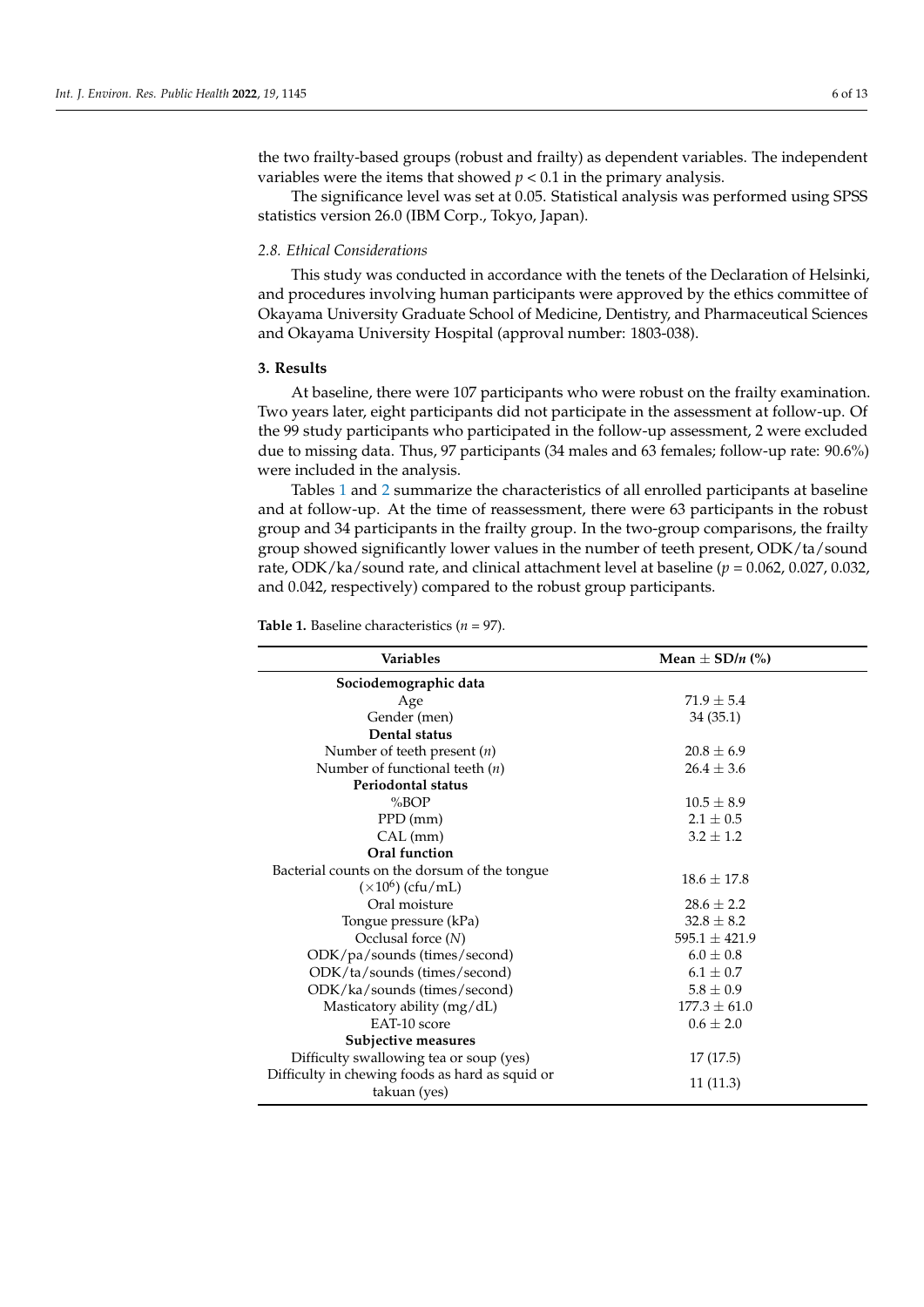| <b>Variables</b>                      | Mean $\pm$ SD/ <i>n</i> (%) |
|---------------------------------------|-----------------------------|
| <b>Medical history</b>                |                             |
| Heart disease                         | 12(12.4)                    |
| Osteoporosis                          | 6(6.2)                      |
| Chronic obstructive pulmonary disease | 0(0.0)                      |
| Knee osteoarthritis                   | 0(0.0)                      |
| Anemia                                | 0(0.0)                      |
| Stroke                                | 1(1.0)                      |
| Chronic kidney disease                | 2(2.1)                      |
| Rheumatoid arthritis                  | 1(1.0)                      |
| Parkinson's disease                   | 1(1.0)                      |
| Alzheimer's disease                   | 0(0.0)                      |
| Number of medications                 | $0.8 \pm 0.8$               |
| <b>Nutritional status</b>             |                             |
| $MNA^{\circledR}$                     | $26.8 \pm 2.4$              |
| <b>BMI</b>                            | $22.7 \pm 3.3$              |
| Body weight                           | $57.6 \pm 10.0$             |
| Psychosocial status                   |                             |
| WHO-5                                 | $72.0 \pm 16.2$             |
| Lubben social network scale           | $16.8 \pm 5.8$              |
| Life-space assessment                 | $100 \pm 18.2$              |
| Smoking and alcohol history           |                             |
| Smoking experience                    | 30 (30.9)                   |
| Drinking experience                   | 45 (46.4)                   |

<span id="page-6-0"></span>**Table 1.** *Cont*.

 $\sim$  $\overline{\phantom{m}}$ 

SD: standard deviation, BOP: bleeding on probing, PPD: probing pocket depth, CAL: clinical attachment level, ODK: oral diadochokinesis, EAT-10: Eating Assessment Tool 10, MNA: mini nutritional assessment, BMI: body mass index, WHO-5: The World Health Organization—five well-being index.

**Table 2.** Baseline characteristics of the study population according to the presence of frailty at follow-up.

| <b>Variables</b>                                                         | <b>Robust Group</b><br>$(n = 63)$<br>Mean $\pm$ SD/n(%) | <b>Frailty Group</b><br>$(n = 34)$<br>Mean $\pm$ SD/n(%) | p-Value   |
|--------------------------------------------------------------------------|---------------------------------------------------------|----------------------------------------------------------|-----------|
| Sociodemographic data                                                    |                                                         |                                                          |           |
| Age                                                                      | $72.1 + 5.7$                                            | $71.7 + 5.0$                                             | $0.483*$  |
| Gender (men)                                                             | 21(33.3)                                                | 13 (38.2)                                                | $0.660 +$ |
| Dental status                                                            |                                                         |                                                          |           |
| Number of teeth present $(n)$                                            | $21.8 \pm 6.7$                                          | $19.1 + 7.2$                                             | 0.062     |
| Number of functional teeth $(n)$                                         | $27.0 \pm 2.0$                                          | $25.3 \pm 5.3$                                           | 0.142     |
| <b>Periodontal status</b>                                                |                                                         |                                                          |           |
| %BOP                                                                     | $11.4 \pm 9.1$                                          | $8.8 \pm 8.2$                                            | 0.141     |
| PPD (mm)                                                                 | $2.2 \pm 0.5$                                           | $2.1 \pm 0.5$                                            | 0.258     |
| $CAL$ (mm)                                                               | $3.1 \pm 1.3$                                           | $3.4 + 1.0$                                              | 0.042     |
| Oral function                                                            |                                                         |                                                          |           |
| Bacterial counts on the dorsum<br>of the tongue $(\times 10^6)$ (cfu/mL) | $19.3 \pm 18.2$                                         | $17.4 + 17.2$                                            | 0.631     |
| Oral moisture                                                            | $28.5 \pm 2.2$                                          | $28.7 + 2.2$                                             | 0.862     |
| Tongue pressure (kPa)                                                    | $32.8 \pm 7.5$                                          | $32.8 \pm 9.6$                                           | 0.717     |
| Occlusal force $(N)$                                                     | $642.4 \pm 455.5$                                       | $503.6 \pm 335.5$                                        | 0.225     |
| ODK/pa/sounds<br>(times/second)                                          | $6.2 + 0.7$                                             | $5.8 \pm 0.8$                                            | 0.124     |
| ODK/ta/sounds (times/second)                                             | $6.3 \pm 0.7$                                           | $5.9 \pm 0.7$                                            | 0.027     |
| ODK/ka/sounds<br>(times/second)                                          | $5.9 \pm 0.8$                                           | $5.5 \pm 0.9$                                            | 0.032     |
| Masticatory ability (mg/dL)                                              | $181.5 \pm 62.4$                                        | $169.4 \pm 58.5$                                         | 0.620     |
| EAT-10 score                                                             | $0.4 \pm 1.1$                                           | $1.1 \pm 2.9$                                            | 0.497     |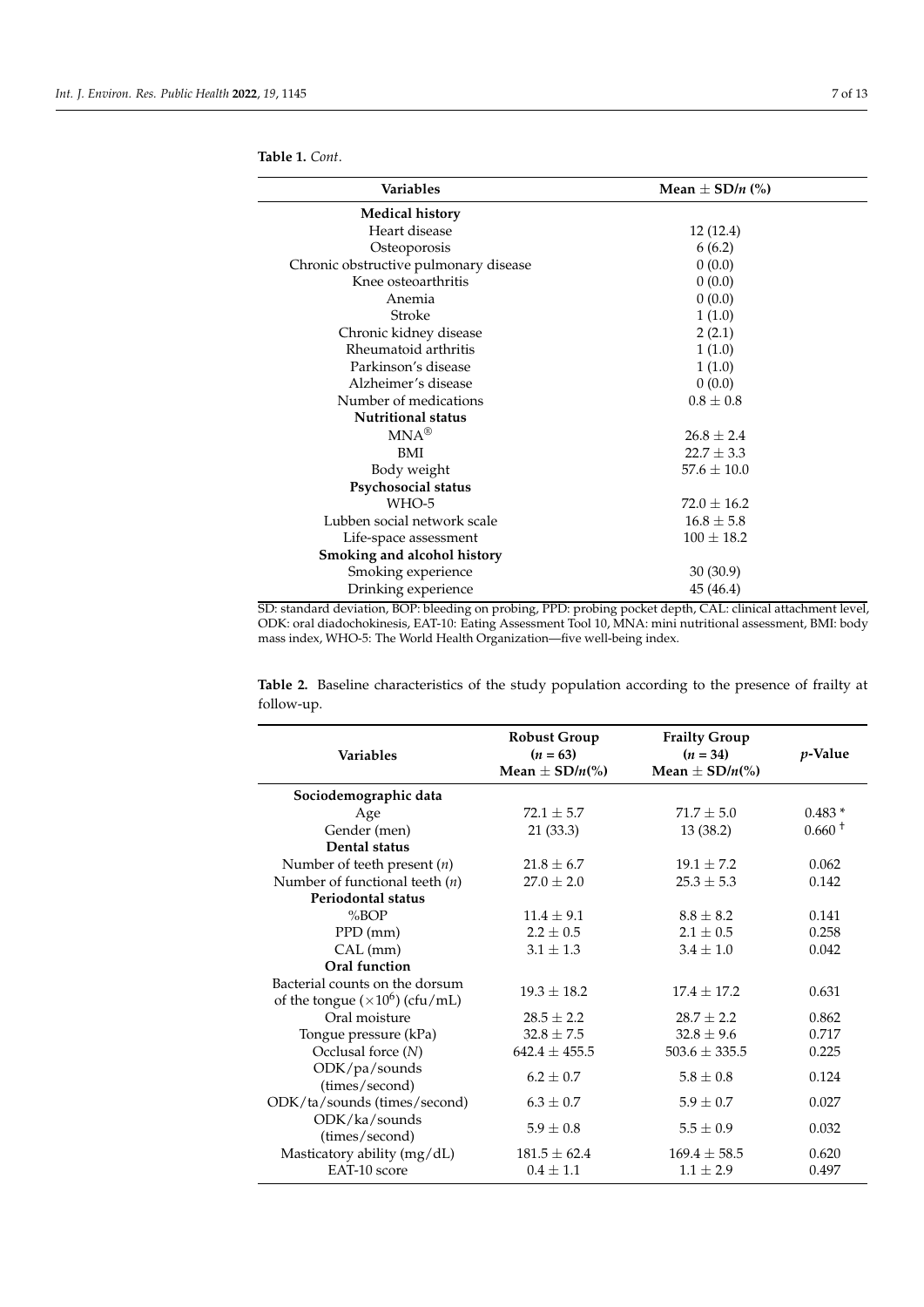| <b>Variables</b>                           | <b>Robust Group</b><br>$(n = 63)$<br>Mean $\pm$ SD/n(%) | <b>Frailty Group</b><br>$(n = 34)$<br>Mean $\pm$ SD/n(%) | <i>p</i> -Value |
|--------------------------------------------|---------------------------------------------------------|----------------------------------------------------------|-----------------|
| Subjective measures                        |                                                         |                                                          |                 |
| Difficulty swallowing tea or<br>soup (yes) | 9(14.3)                                                 | 8(23.5)                                                  | 0.274           |
| Difficulty in chewing foods                |                                                         |                                                          |                 |
| as hard as squid or takuan<br>(yes)        | 6(9.5)                                                  | 5(14.7)                                                  | 0.509           |
| <b>Medical history</b>                     |                                                         |                                                          |                 |
| Heart disease                              | 8(12.7)                                                 | 4(11.8)                                                  | 1.000           |
| Osteoporosis                               | 4(6.3)                                                  | 2(5.9)                                                   | 1.000           |
| Chronic obstructive<br>pulmonary disease   | 0(0.0)                                                  | 0(0.0)                                                   |                 |
| Knee osteoarthritis                        | 0(0.0)                                                  | 0(0.0)                                                   |                 |
| Anemia                                     | 0(0.0)                                                  | 0(0.0)                                                   |                 |
| Stroke                                     | 1(1.6)                                                  | 0(0.0)                                                   | 1.000           |
| Chronic kidney disease                     | 0(0.0)                                                  | 2(5.9)                                                   | 0.120           |
| Rheumatoid arthritis                       | 1(1.6)                                                  | 0(0.0)                                                   | 1.000           |
| Parkinson's disease                        | 0(0.0)                                                  | 1(2.9)                                                   | 0.351           |
| Alzheimer's disease                        | 0(0.0)                                                  | 0(0.0)                                                   |                 |
| Number of medications                      | $0.7 \pm 0.7$                                           | $0.9 \pm 0.8$                                            | 0.246           |
| <b>Nutritional status</b>                  |                                                         |                                                          |                 |
| $MNA^{\circledR}$                          | $27.0 \pm 2.0$                                          | $26.5 \pm 2.8$                                           | 0.767           |
| BMI                                        | $22.5 \pm 3.5$                                          | $23.2 \pm 2.9$                                           | 0.102           |

<span id="page-7-0"></span>

|  | <b>Table 2.</b> Cont. |  |
|--|-----------------------|--|
|  |                       |  |
|  |                       |  |
|  |                       |  |
|  |                       |  |
|  |                       |  |
|  |                       |  |
|  |                       |  |
|  |                       |  |
|  |                       |  |
|  |                       |  |
|  |                       |  |
|  |                       |  |
|  |                       |  |

**Psychosocial status**

**Smoking and alcohol history**

Drinking experience

\* Mann–Whitney *U* test, † chi-square test, SD: standard deviation, BOP: bleeding on probing, PPD: probing pocket depth, CAL: clinical attachment level, ODK: oral diadochokinesis, EAT-10: Eating Assessment Tool 10, MNA: mini nutritional assessment, BMI: body mass index, WHO-5: The World Health Organization—five well-being index.

Smoking experience  $\begin{array}{cccc}\n 17 & (27.0) & 13 & (38.2) & 0.261 \\
\text{Drinking experience} & 30 & (47.6) & 15 & (44.1) & 0.832\n \end{array}$ 

Body weight  $56.8 \pm 10.5$   $59.2 \pm 8.8$  0.132

Lubben social network scale  $17.2 \pm 6.1$   $16.0 \pm 5.2$  0.294 Life-space assessment  $100.4 \pm 19$  99.2  $\pm$  17 0.646

WHO-5  $72.7 \pm 16.5$   $70.7 \pm 15.8$  0.277

Table [3](#page-7-1) shows the results from the logistic regression models for the association between oral status and onset of frailty. The ODK/ta/sound rate at baseline was significantly associated with onset of frailty (odds ratio = 1.85, 95% confidence interval = 1.02–3.35, *p* = 0.044).

<span id="page-7-1"></span>**Table 3.** Predictors of frailty on stepwise binary logistic regression analysis.

| Model/Variables         | <b>OR</b> | 95% CI          | <i>v</i> -Value |
|-------------------------|-----------|-----------------|-----------------|
| Model1                  |           |                 |                 |
| ODK/ta/sound            | 1.847     | 1.017-3.354     | 0.044           |
| ODK/ka/sound            |           |                 |                 |
| Number of teeth present |           |                 |                 |
| CAL.                    |           |                 |                 |
| Model <sub>2</sub>      |           |                 |                 |
| ODK/ka/sound            | 1.597     | $0.977 - 2.608$ | 0.062           |
| Number of teeth present |           |                 |                 |
| CAL                     |           |                 |                 |
| Model3                  |           |                 |                 |
| ODK/ta/sound            | 1.847     | 1.017-3.354     | 0.044           |
| Number of teeth present |           |                 |                 |
| CAL                     |           |                 |                 |

OR: odds ratio, CI: confidence interval, ODK: oral diadochokinesis, CAL: clinical attachment level.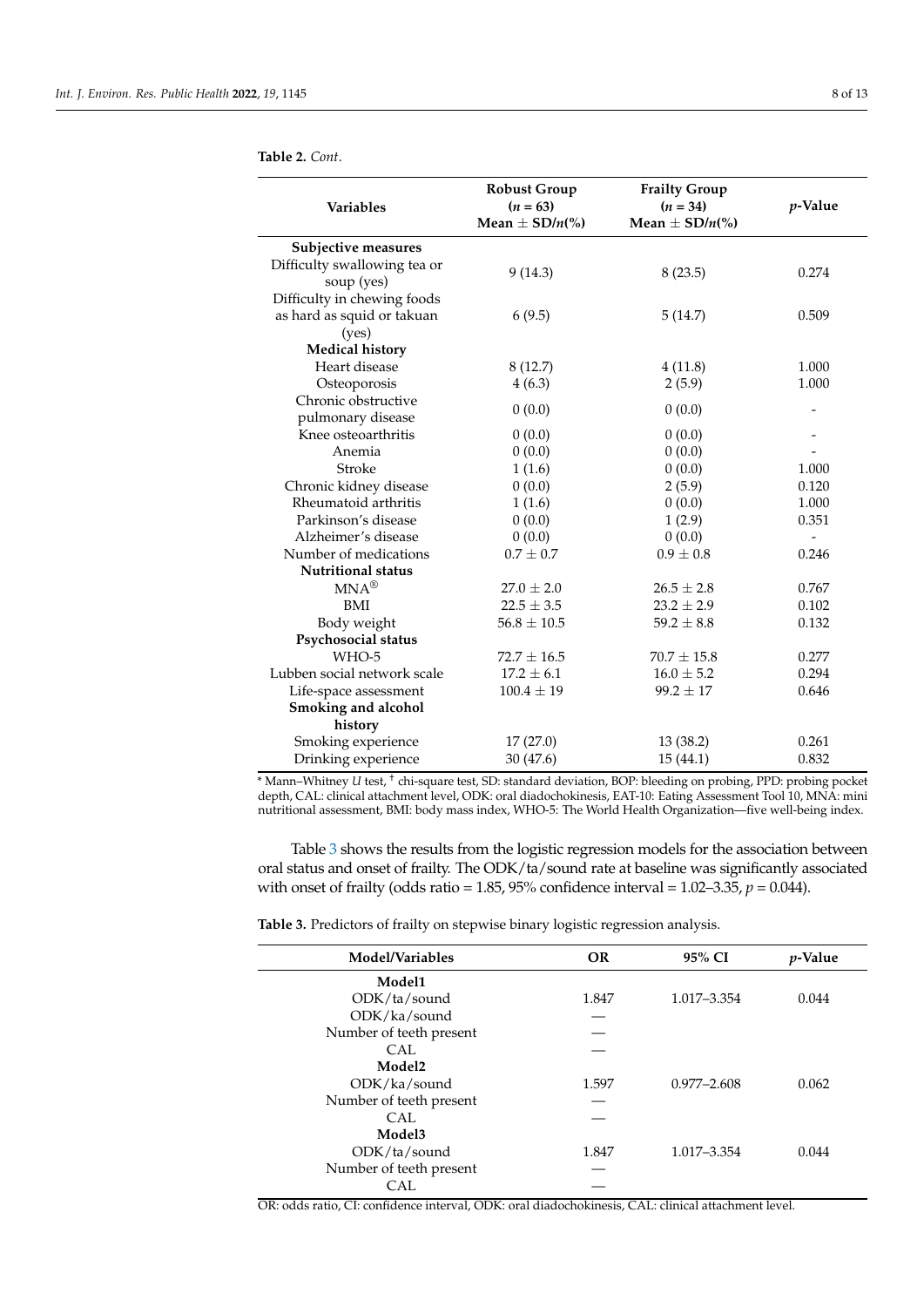# **4. Discussion**

In this longitudinal cohort study, various oral functions were assessed and it was found that higher ODK/ta/sound rates were directly associated with lower frailty at 2 years. Although there have been several cross-sectional studies that have examined the relationships of oral function and oral health status with frailty, few longitudinal studies have been reported. Oral factors assessed in the longitudinal studies were current number of teeth and occlusal area [\[10\]](#page-10-15), bite force of first molars [\[11\]](#page-10-10), current number of teeth, periodontal status, subjective xerostomia and difficulty in chewing, and presence of cold water pain [\[37\]](#page-11-20). Some studies have examined the relationship between 16 oral functions and frailty [\[12\]](#page-10-9). Most of these studies assessed oral function as an individual function rather than with a comprehensive assessment. Therefore, oral health functions, including ODK, were simultaneously examined in the present study, and the ODK/ta/sound rate was found to be a predictor of frailty two years later.

The results of the present study show that ODK affects frailty, but the mechanism is not completely understood. One possibility is that poor ODK decreases nutritional status, which leads to frailty. Tanaka et al. [\[12\]](#page-10-9) proposed an index combined with the current number of teeth, masticatory ability, articulatory oral motor ability (ODK), tongue pressure, and subjective eating and swallowing difficulties. The index was associated with physical frailty in their 2-year cohort study. They reported that oral frailty diagnosed using the index may affect physical frailty through nutritional status. A previous study [\[21\]](#page-11-4) also reported that oral function, including ODK, was related to nutritional status two years later. It is possible that ODK affects nutritional status, and nutritional status affects frailty.

On the other hand, in the present cohort study, nutritional status was not associated with the onset of frailty at 2 years. In many articles reporting the relationship between nutrition and frailty, the percentage of subjects with good MNA scores ranged from 38.7% to 84.9% [\[38](#page-11-21)[–41\]](#page-12-0), but it was 91.8% in the present study. Since most of the participants had relatively good nutritional status, the effect of poor nutrition on frailty might have been small. In addition, nutritional status was not assessed between baseline and reassessment in this study. If nutritional status had been assessed between the baseline and 2-year follow-up, it might have been possible to clarify the relationships among oral function, frailty, and nutritional status.

Another possibility explaining the relationship between ODK and frailty might depend on sociological aspects. The presence of very unpleasant speaking problems was significantly associated with stress [\[42\]](#page-12-1). Communication disorders in older people, including voice and hearing loss, were important independent predictors of a decrease in the number of friends in social networks, certain elements of social support, and social participation [\[43\]](#page-12-2). The elaboration of movements of the tongue affects pronunciation. Poor tongue movement makes it difficult to speak and may be associated with stress-induced weakness. Of those over 70 years of age, the group with a reduced frequency of going out had higher subjective difficulty in mastication than the group with no reduction in the frequency of going out [\[44\]](#page-12-3). Poor tongue movement may have affected withdrawal.

Evaluation of ODK is relatively easy among the several measures to objectively evaluate oral function. The ODK measurement device is easy to use and highly reproducible. The number of times per second is displayed on the screen by simply pressing a button once and pronouncing a specific sound for 5 s. The measurement can be carried out by the participant himself/herself. The 3-month health program maintained improvements in the repetition rate of the monosyllables /pa/, /ta/, and /ka/ and physical function in older women [\[45\]](#page-12-4). Therefore, ODK evaluation appears useful to predict/prevent frailty.

Several longitudinal studies with follow-up periods of 2 to 5 years have reported that the number of teeth affects frailty [\[8,](#page-10-7)[10,](#page-10-15)[37\]](#page-11-20). They discussed the direct impact of the number of teeth on frailty, which may have been mediated by nutrition. In the present study, the number of teeth present did not affect frailty after 2 years. The median number of teeth present of the participants in the present study was 23.0, which was higher than that (19.0) reported by Iwasaki et al. [\[10\]](#page-10-15). Since most of the participants in the present study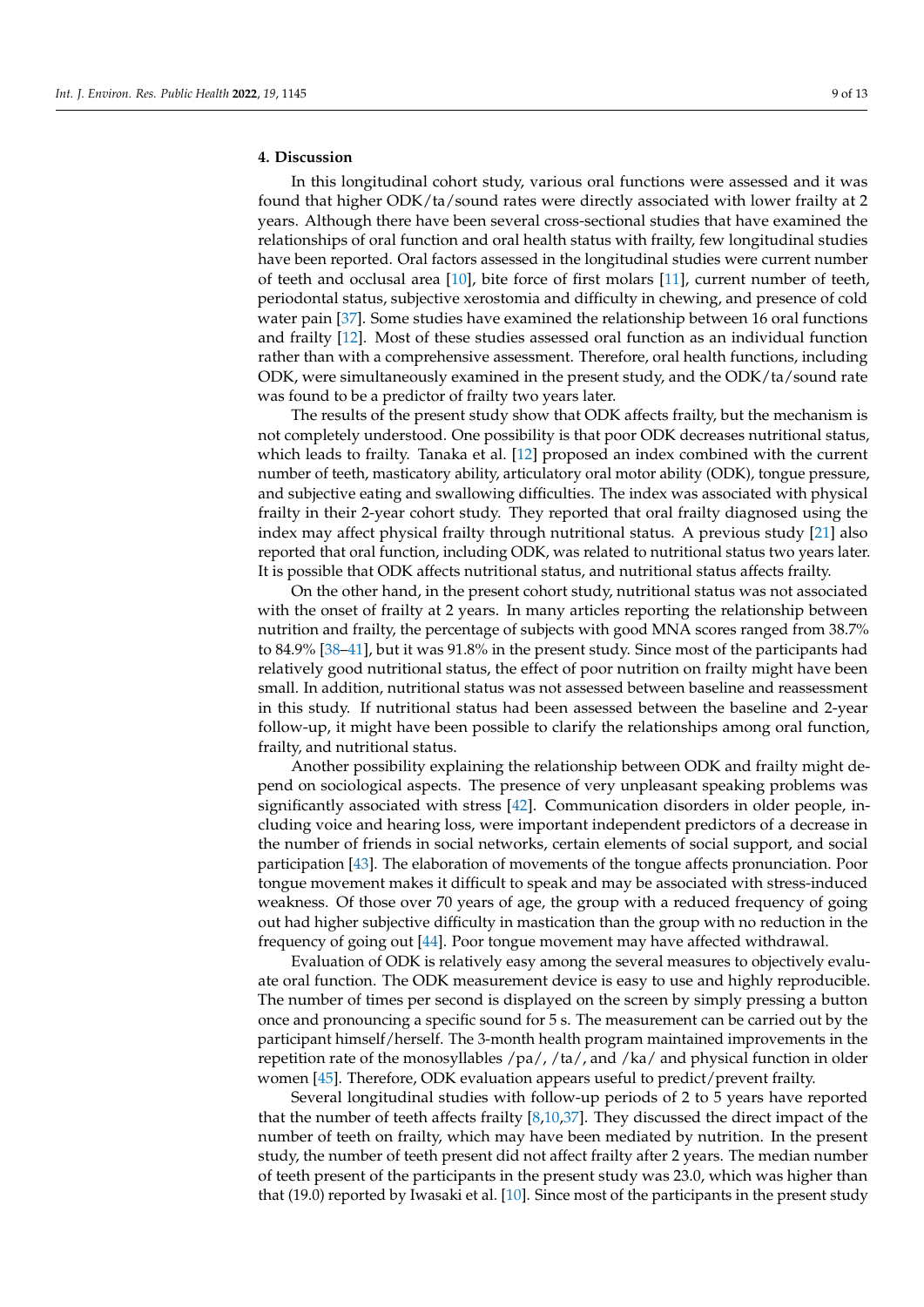had regular visits to the university hospital and their oral condition was relatively well managed, it is possible that the effect on frailty was small.

Iwasaki et al. [\[11\]](#page-10-10) observed that bite force was associated with frailty at 5 years. They considered that the effect of bite force on frailty may have been mediated by nutrition, since previous studies have reported that bite force affects nutritional status. In the present study, the value of bite force was higher in the robust group than in the frailty group, but the difference was not significant. Iwasaki et al. [\[11\]](#page-10-10) measured the bite force at the first molar, but the total occlusal force of all the teeth was measured in the present study. The discrepancy between the study by Iwasaki et al. [\[11\]](#page-10-10) and the present study might depend on the difference in measurement methods.

Castrejón-Pérez et al. [\[8\]](#page-10-7) evaluated periodontal status using the modified periodontal screening and recording index [\[46\]](#page-12-5) to determine the presence of severe periodontitis, and they reported its relationship with frailty after 3 years. Since the participants of this study were periodontal maintenance participants who had regular dental visits about every three months, their periodontal condition was considered to be relatively stable. Therefore, it is possible that the effect on frailty was low.

Frailty refers to a state of mental and physical fragility caused by the gradual decline of various mental and physical functions due to aging or illness. Frailty is not a condition that requires complete nursing care, and it is known that life functions can be improved to the previous state with appropriate lifestyle modification and treatment. Recently, frail oral function has been attracting attention as a condition that can be improved by appropriate intervention. In Japan, oral function improvement programs have been recommended as a countermeasure for oral function frailty. Although various exercises have been devised, most of them incorporate all aspects of oral function into the exercises indiscriminately without preliminary evaluation of individual oral factors. If ODK affects physical weakness among various oral functions, it would be beneficial to consider oral exercises that focus on tongue articulation.

There are several strengths of this research. The follow-up rate was high (90.6%). In addition, detailed oral data were acquired. The evaluation of frailty was objective. However, there were several limitations to this study. First, the participants were patients attending a university hospital and may have been in better physical condition than the general older population. External validity may not be high. In comparison with the study by Iwasaki et al. [\[10,](#page-10-15)[11\]](#page-10-10), in which unbiased participants were recruited, there is no significant difference with respect to the number of teeth in a similar age population. The external validity might not be so poor. Second, the socioeconomic factors reported to affect physical vulnerabilities [\[47\]](#page-12-6) have not been examined in detail. Education [\[48\]](#page-12-7), occupation [\[49\]](#page-12-8), income [\[50\]](#page-12-9), and wealth [\[50\]](#page-12-9) were found to be associated with frailty in longitudinal studies.

#### **5. Conclusions**

Various oral functions were investigated in detail in older people ( $\geq 60$  years old). Although oral health status, medical history, nutritional status, and psychosocial status were not associated with frailty, lower articulatory oral motor skill was found to be a predictor of frailty after two years.

**Author Contributions:** Conceptualization of project: N.T., N.S., D.E. and M.M. Formal analysis: N.T. and N.S. Funding acquisition: N.T. Investigation: N.S., D.E. and M.M. Project administration: M.M. Validation: D.E. Writing—original draft: N.T. Conception and design, acquisition of data: N.T. Conception and acquisition of data: N.S., D.E. and M.M. All authors: analysis and interpretation of data, drafting the article, critical revision, and approval of the final manuscript. All authors have read and agreed to the published version of the manuscript.

**Funding:** This work was supported by the Japan Society for the Promotion of Science, JSPS KAKENHI Grant Numbers JP17K12046 and JP17H04421.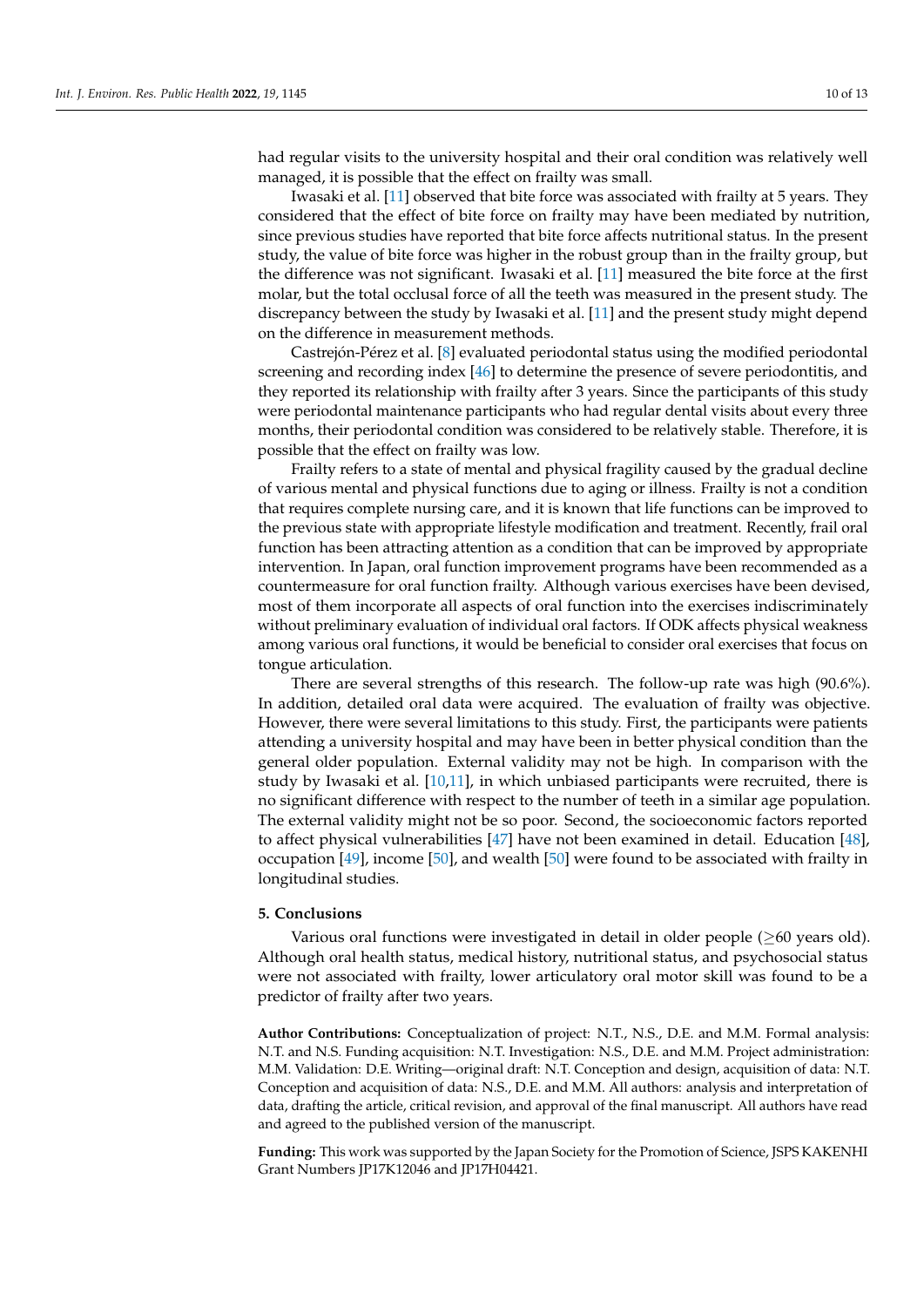**Institutional Review Board Statement:** This study was conducted in accordance with the tenets of the Declaration of Helsinki, and procedures involving human participants were approved by the ethics committee of Okayama University Graduate School of Medicine, Dentistry, and Pharmaceutical Sciences and Okayama University Hospital (approval number: 1803-038).

**Informed Consent Statement:** Written informed consent has been obtained from the patient(s) to publish this paper.

**Data Availability Statement:** No new data were created or analyzed in this study. Data sharing is not applicable to this article.

**Conflicts of Interest:** The funders had no role in the design of the study; in the collection, analyses, or interpretation of data; in the writing of the manuscript, or in the decision to publish the results.

## **References**

- <span id="page-10-0"></span>1. Morley, J.E.; Vellas, B.; van Kan, G.A.; Anker, S.D.; Bauer, J.M.; Bernabei, R.; Cesari, M.; Chumlea, W.C.; Doehner, W.; Evans, J.; et al. Frailty Consensus: A Call to Action. *J. Am. Med. Dir. Assoc.* **2013**, *14*, 392–397. [\[CrossRef\]](http://doi.org/10.1016/j.jamda.2013.03.022) [\[PubMed\]](http://www.ncbi.nlm.nih.gov/pubmed/23764209)
- <span id="page-10-1"></span>2. Vermeiren, S.; Vella-Azzopardi, R.; Beckwée, D.; Habbig, A.-K.; Scafoglieri, A.; Jansen, B.; Bautmans, I.; Gerontopole Brussels Study Group. Frailty and the Prediction of Negative Health Outcomes: A Meta-Analysis. *J. Am. Med. Dir. Assoc.* **2016**, *17*, 1163.e1–1163.e17. [\[CrossRef\]](http://doi.org/10.1016/j.jamda.2016.09.010) [\[PubMed\]](http://www.ncbi.nlm.nih.gov/pubmed/27886869)
- <span id="page-10-2"></span>3. Fried, L.P.; Tangen, C.M.; Walston, J.; Newman, A.B.; Hirsch, C.; Gottdiener, J.; Seeman, T.; Tracy, R.; Kop, W.J.; Burke, G.; et al. Frailty in Older Adults: Evidence for a Phenotype. *J. Gerontol. A Biol. Sci. Med. Sci.* **2001**, *56*, M146–M156. [\[CrossRef\]](http://doi.org/10.1093/gerona/56.3.M146)
- <span id="page-10-3"></span>4. Newman, A.B.; Gottdiener, J.S.; Mcburnie, M.A.; Hirsch, C.H.; Kop, W.J.; Tracy, R.; Walston, J.D.; Fried, L.P. Cardiovascular Health Study Research Group Associations of Subclinical Cardiovascular Disease with Frailty. *J. Gerontol. A Biol. Sci. Med. Sci.* **2001**, *56*, M158–M166. [\[CrossRef\]](http://doi.org/10.1093/gerona/56.3.M158) [\[PubMed\]](http://www.ncbi.nlm.nih.gov/pubmed/11253157)
- <span id="page-10-4"></span>5. Avila-Funes, J.A.; Helmer, C.; Amieva, H.; Barberger-Gateau, P.; Le Goff, M.; Ritchie, K.; Portet, F.; Carrière, I.; Tavernier, B.; Gutiérrez-Robledo, L.M.; et al. Frailty among Community-Dwelling Elderly People in France: The Three-City Study. *J. Gerontol. A Biol. Sci. Med. Sci.* **2008**, *63*, 1089–1096. [\[CrossRef\]](http://doi.org/10.1093/gerona/63.10.1089)
- <span id="page-10-5"></span>6. Woods, N.F.; LaCroix, A.Z.; Gray, S.L.; Aragaki, A.; Cochrane, B.B.; Brunner, R.L.; Masaki, K.; Murray, A.; Newman, A.B. Women's Health Initiative Frailty: Emergence and Consequences in Women Aged 65 and Older in the Women's Health Initiative Observational Study. *J. Am. Geriatr. Soc.* **2005**, *53*, 1321–1330. [\[CrossRef\]](http://doi.org/10.1111/j.1532-5415.2005.53405.x)
- <span id="page-10-6"></span>7. Hakeem, F.F.; Bernabé, E.; Sabbah, W. Association between Oral Health and Frailty: A Systematic Review of Longitudinal Studies. *Gerodontology* **2019**, *36*, 205–215. [\[CrossRef\]](http://doi.org/10.1111/ger.12406)
- <span id="page-10-7"></span>8. Castrejón-Pérez, R.C.; Jiménez-Corona, A.; Bernabé, E.; Villa-Romero, A.R.; Arrivé, E.; Dartigues, J.-F.; Gutiérrez-Robledo, L.M.; Borges-Yáñez, S.A. Oral Disease and 3-Year Incidence of Frailty in Mexican Older Adults. *J. Gerontol. A Biol. Sci. Med. Sci.* **2017**, *72*, 951–957. [\[CrossRef\]](http://doi.org/10.1093/gerona/glw201)
- <span id="page-10-8"></span>9. Velázquez-Olmedo, L.B.; Borges-Yáñez, S.A.; Andrade Palos, P.; García-Peña, C.; Gutiérrez-Robledo, L.M.; Sánchez-García, S. Oral Health Condition and Development of Frailty over a 12-Month Period in Community-Dwelling Older Adults. *BMC Oral Health* **2021**, *21*, 355. [\[CrossRef\]](http://doi.org/10.1186/s12903-021-01718-6)
- <span id="page-10-15"></span>10. Iwasaki, M.; Yoshihara, A.; Sato, M.; Minagawa, K.; Shimada, M.; Nishimuta, M.; Ansai, T.; Yoshitake, Y.; Miyazaki, H. Dentition Status and Frailty in Community-Dwelling Older Adults: A 5-Year Prospective Cohort Study. *Geriatr. Gerontol. Int.* **2018**, *18*, 256–262. [\[CrossRef\]](http://doi.org/10.1111/ggi.13170)
- <span id="page-10-10"></span>11. Iwasaki, M.; Yoshihara, A.; Sato, N.; Sato, M.; Minagawa, K.; Shimada, M.; Nishimuta, M.; Ansai, T.; Yoshitake, Y.; Ono, T.; et al. A 5-Year Longitudinal Study of Association of Maximum Bite Force with Development of Frailty in Community-Dwelling Older Adults. *J. Oral Rehabil.* **2018**, *45*, 17–24. [\[CrossRef\]](http://doi.org/10.1111/joor.12578)
- <span id="page-10-9"></span>12. Tanaka, T.; Takahashi, K.; Hirano, H.; Kikutani, T.; Watanabe, Y.; Ohara, Y.; Furuya, H.; Tetsuo; Akishita, M.; Iijima, K. Oral Frailty as a Risk Factor for Physical Frailty and Mortality in Community-Dwelling Elderly. *J. Gerontol. A Biol. Sci. Med. Sci.* **2018**, *73*, 1661–1667. [\[CrossRef\]](http://doi.org/10.1093/gerona/glx225) [\[PubMed\]](http://www.ncbi.nlm.nih.gov/pubmed/29161342)
- <span id="page-10-11"></span>13. Watanabe, Y.; Hirano, H.; Arai, H.; Morishita, S.; Ohara, Y.; Edahiro, A.; Murakami, M.; Shimada, H.; Kikutani, T.; Suzuki, T. Relationship Between Frailty and Oral Function in Community-Dwelling Elderly Adults. *J. Am. Geriatr. Soc.* **2017**, *65*, 66–76. [\[CrossRef\]](http://doi.org/10.1111/jgs.14355) [\[PubMed\]](http://www.ncbi.nlm.nih.gov/pubmed/27655106)
- <span id="page-10-12"></span>14. Tamaki, K.; Kusunoki, H.; Tsuji, S.; Wada, Y.; Nagai, K.; Itoh, M.; Sano, K.; Amano, M.; Maeda, H.; Hasegawa, Y.; et al. The Relationship between Dietary Habits and Frailty in Rural Japanese Community-Dwelling Older Adults: Cross-Sectional Observation Study Using a Brief Self-Administered Dietary History Questionnaire. *Nutrients* **2018**, *10*, 1982. [\[CrossRef\]](http://doi.org/10.3390/nu10121982) [\[PubMed\]](http://www.ncbi.nlm.nih.gov/pubmed/30558211)
- <span id="page-10-13"></span>15. Minakuchi, S.; Kazuhiro, T.; Kazunori, I.; Takayuki, U.; Fumiyo, T.; Kan, N.; Junichi, F.; Kouichiro, M.; Ken, Y.; Manabu, K.; et al. Deterioration of Oral Function in the Elderly-The Position Paperof Japanese Society of Gerodontology in 2016- (in Japanese). *J. Gerodont.* **2016**, *31*, 81–99. [\[CrossRef\]](http://doi.org/10.11259/jsg.31.81)
- <span id="page-10-14"></span>16. Takeuchi, N.; Sawada, N.; Ekuni, D.; Morita, M. Oral Diadochokinesis Is Related to Decline in Swallowing Function among Community-Dwelling Japanese Elderly: A Cross-Sectional Study. *Aging Clin. Exp. Res.* **2021**, *33*, 399–405. [\[CrossRef\]](http://doi.org/10.1007/s40520-020-01547-7)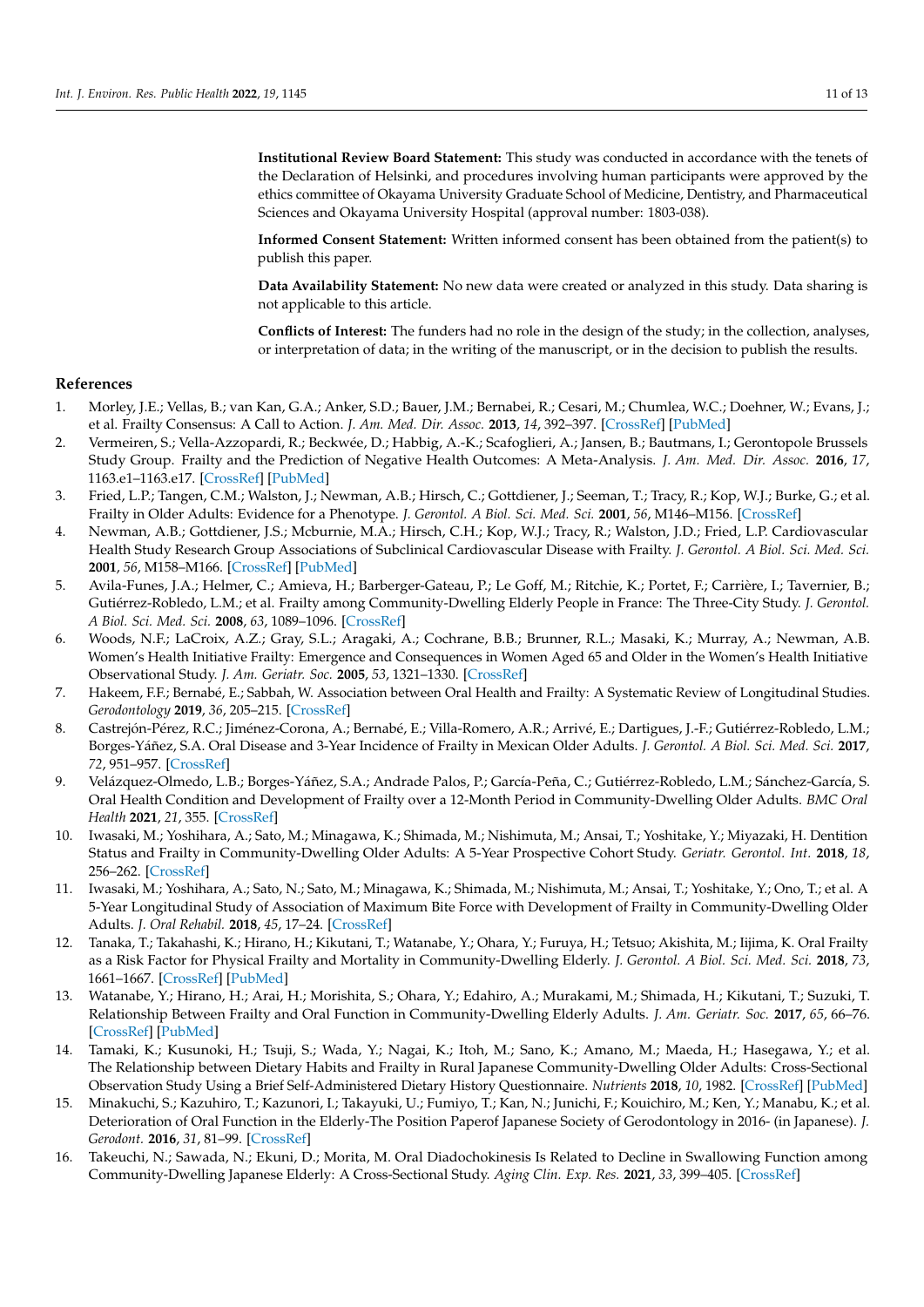- <span id="page-11-0"></span>17. Hisano, A.; Kikutani, T.; Tashiro, H.; Tamaru, F.; Hamada, R. The Effect of Sampling Pressure Applied to the Tongue on Bacterial Counts. *J. Gerodont.* **2009**, *24*, 354–359. [\[CrossRef\]](http://doi.org/10.11259/jsg.24.354)
- <span id="page-11-1"></span>18. Fukushima, Y.; Kokabu, S.; Kanaya, A.; Hori, N.; Tateyama, T.; Sato, T.; Sakata, Y.; Kobayashi, A.; Araki, R.; Yanagisawa, H.; et al. Experimental Examination of Appropriate Measurement Method of Oral Moisture Checking Device. *J. Jpn. Oral Muco. Membr.* **2007**, *13*, 16–25. [\[CrossRef\]](http://doi.org/10.6014/jjomm1995.13.16)
- <span id="page-11-2"></span>19. Yamada, H.; Nakagawa, Y.; Nomura, Y.; Yamamoto, K.; Suzuki, M.; Watanabe, N.; Saito, I.; Seto, K. Preliminary Results of Moisture Checker for Mucus in Diagnosing Dry Mouth. *Oral Dis.* **2005**, *11*, 405–407. [\[CrossRef\]](http://doi.org/10.1111/j.1601-0825.2005.01136.x)
- <span id="page-11-3"></span>20. Sawada, N.; Takeuchi, N.; Ekuni, D.; Morita, M. Oral Function, Nutritional Status and Physical Status in Japanese Independent Older Adults. *Gerodontology* **2021**. [\[CrossRef\]](http://doi.org/10.1111/ger.12593)
- <span id="page-11-4"></span>21. Iwasaki, M.; Motokawa, K.; Watanabe, Y.; Shirobe, M.; Inagaki, H.; Edahiro, A.; Ohara, Y.; Hirano, H.; Shinkai, S.; Awata, S. A Two-Year Longitudinal Study of the Association between Oral Frailty and Deteriorating Nutritional Status among Community-Dwelling Older Adults. *Int J. Environ. Res. Public Health* **2021**, *18*, 213. [\[CrossRef\]](http://doi.org/10.3390/ijerph18010213)
- <span id="page-11-5"></span>22. Awata, S.; Bech, P.; Koizumi, Y.; Seki, T.; Kuriyama, S.; Hozawa, A.; Ohmori, K.; Nakaya, N.; Matsuoka, H.; Tsuji, I. Validity and Utility of the Japanese Version of the WHO-Five Well-Being Index in the Context of Detecting Suicidal Ideation in Elderly Community Residents. *Int. Psychogeriatr.* **2007**, *19*, 77–88. [\[CrossRef\]](http://doi.org/10.1017/S1041610206004212) [\[PubMed\]](http://www.ncbi.nlm.nih.gov/pubmed/16970832)
- <span id="page-11-6"></span>23. Lubben, J.; Blozik, E.; Gillmann, G.; Iliffe, S.; von Renteln Kruse, W.; Beck, J.C.; Stuck, A.E. Performance of an Abbreviated Version of the Lubben Social Network Scale among Three European Community-Dwelling Older Adult Populations. *Gerontologist* **2006**, *46*, 503–513. [\[CrossRef\]](http://doi.org/10.1093/geront/46.4.503)
- <span id="page-11-7"></span>24. Baker, P.S.; Bodner, E.V.; Allman, R.M. Measuring Life-Space Mobility in Community-Dwelling Older Adults. *J. Am. Geriatr. Soc.* **2003**, *51*, 1610–1614. [\[CrossRef\]](http://doi.org/10.1046/j.1532-5415.2003.51512.x)
- <span id="page-11-8"></span>25. Vellas, B.; Villars, H.; Abellan, G.; Soto, M.E.; Rolland, Y.; Guigoz, Y.; Morley, J.E.; Chumlea, W.; Salva, A.; Rubenstein, L.Z.; et al. Overview of the MNA–Its History and Challenges. *J. Nutr. Health Aging* **2006**, *10*, 456–463; discussion 463–465.
- <span id="page-11-9"></span>26. Liperoti, R.; Vetrano, D.L.; Palmer, K.; Targowski, T.; Cipriani, M.C.; Lo Monaco, M.R.; Giovannini, S.; Acampora, N.; Villani, E.R.; Bernabei, R.; et al. Association between Frailty and Ischemic Heart Disease: A Systematic Review and Meta-Analysis. *BMC Geriatr.* **2021**, *21*, 357. [\[CrossRef\]](http://doi.org/10.1186/s12877-021-02304-9)
- <span id="page-11-10"></span>27. Liu, L.-K.; Lee, W.-J.; Chen, L.-Y.; Hwang, A.-C.; Lin, M.-H.; Peng, L.-N.; Chen, L.-K. Association between Frailty, Osteoporosis, Falls and Hip Fractures among Community-Dwelling People Aged 50 Years and Older in Taiwan: Results from I-Lan Longitudinal Aging Study. *PLoS ONE* **2015**, *10*, e0136968. [\[CrossRef\]](http://doi.org/10.1371/journal.pone.0136968)
- <span id="page-11-11"></span>28. Marengoni, A.; Vetrano, D.L.; Manes-Gravina, E.; Bernabei, R.; Onder, G.; Palmer, K. The Relationship between COPD and Frailty: A Systematic Review and Meta-Analysis of Observational Studies. *Chest* **2018**, *154*, 21–40. [\[CrossRef\]](http://doi.org/10.1016/j.chest.2018.02.014) [\[PubMed\]](http://www.ncbi.nlm.nih.gov/pubmed/29477493)
- <span id="page-11-12"></span>29. Bindawas, S.M.; Vennu, V.; Stubbs, B. Longitudinal Relationship Between Knee Pain Status and Incident Frailty: Data from the Osteoarthritis Initiative. *Pain Med.* **2018**, *19*, 2146–2153. [\[CrossRef\]](http://doi.org/10.1093/pm/pnx296) [\[PubMed\]](http://www.ncbi.nlm.nih.gov/pubmed/29206993)
- <span id="page-11-13"></span>30. Palmer, K.; Vetrano, D.L.; Marengoni, A.; Tummolo, A.M.; Villani, E.R.; Acampora, N.; Bernabei, R.; Onder, G. The Relationship between Anaemia and Frailty: A Systematic Review and Meta-Analysis of Observational Studies. *J. Nutr. Health Aging* **2018**, *22*, 965–974. [\[CrossRef\]](http://doi.org/10.1007/s12603-018-1049-x)
- <span id="page-11-14"></span>31. Setiati, S.; Soejono, C.H.; Harimurti, K.; Dwimartutie, N.; Aryana, I.G.P.S.; Sunarti, S.; Budiningsih, F.; Mulyana, R.; Dwipa, L.; Sudarso, A.; et al. Frailty and Its Associated Risk Factors: First Phase Analysis of Multicentre Indonesia Longitudinal Aging Study. *Front. Med.* **2021**, *8*, 658580. [\[CrossRef\]](http://doi.org/10.3389/fmed.2021.658580) [\[PubMed\]](http://www.ncbi.nlm.nih.gov/pubmed/33996862)
- <span id="page-11-15"></span>32. de Breij, S.; van Hout, H.P.J.; de Bruin, S.R.; Schuster, N.A.; Deeg, D.J.H.; Huisman, M.; Hoogendijk, E.O. Predictors of Frailty and Vitality in Older Adults Aged 75 Years and Over: Results from the Longitudinal Aging Study Amsterdam. *Gerontology* **2021**, *67*, 69–77. [\[CrossRef\]](http://doi.org/10.1159/000512049) [\[PubMed\]](http://www.ncbi.nlm.nih.gov/pubmed/33429387)
- <span id="page-11-16"></span>33. Buchman, A.S.; Boyle, P.A.; Wilson, R.S.; Tang, Y.; Bennett, D.A. Frailty Is Associated with Incident Alzheimer's Disease and Cognitive Decline in the Elderly. *Psychosom. Med.* **2007**, *69*, 483–489. [\[CrossRef\]](http://doi.org/10.1097/psy.0b013e318068de1d)
- <span id="page-11-17"></span>34. Shen, Z.; Ruan, Q.; Yu, Z.; Sun, Z. Chronic Kidney Disease-Related Physical Frailty and Cognitive Impairment: A Systemic Review. *Geriatr. Gerontol. Int.* **2017**, *17*, 529–544. [\[CrossRef\]](http://doi.org/10.1111/ggi.12758) [\[PubMed\]](http://www.ncbi.nlm.nih.gov/pubmed/27240548)
- <span id="page-11-18"></span>35. Andrews, J.S.; Trupin, L.; Yelin, E.H.; Hough, C.L.; Covinsky, K.E.; Katz, P.P. Frailty and Reduced Physical Function Go Hand in Hand in Adults with Rheumatoid Arthritis: A US Observational Cohort Study. *Clin. Rheumatol* **2017**, *36*, 1031–1039. [\[CrossRef\]](http://doi.org/10.1007/s10067-017-3541-9)
- <span id="page-11-19"></span>36. Jazbar, J.; Locatelli, I.; Kos, M. The Association between Medication or Alcohol Use and the Incidence of Frailty: A Retrospective Cohort Study. *BMC Geriatr.* **2021**, *21*, 25. [\[CrossRef\]](http://doi.org/10.1186/s12877-020-01969-y)
- <span id="page-11-20"></span>37. Ramsay, S.E.; Papachristou, E.; Watt, R.G.; Tsakos, G.; Lennon, L.T.; Papacosta, A.O.; Moynihan, P.; Sayer, A.A.; Whincup, P.H.; Wannamethee, S.G. Influence of Poor Oral Health on Physical Frailty: A Population-Based Cohort Study of Older British Men. *J. Am. Geriatr. Soc.* **2018**, *66*, 473–479. [\[CrossRef\]](http://doi.org/10.1111/jgs.15175)
- <span id="page-11-21"></span>38. Bollwein, J.; Volkert, D.; Diekmann, R.; Kaiser, M.J.; Uter, W.; Vidal, K.; Sieber, C.C.; Bauer, J.M. Nutritional Status According to the Mini Nutritional Assessment (MNA®) and Frailty in Community Dwelling Older Persons: A Close Relationship. *J. Nutr. Health Aging* **2013**, *17*, 351–356. [\[CrossRef\]](http://doi.org/10.1007/s12603-013-0034-7)
- 39. Boulos, C.; Salameh, P.; Barberger-Gateau, P. Malnutrition and Frailty in Community Dwelling Older Adults Living in a Rural Setting. *Clin. Nutr.* **2016**, *35*, 138–143. [\[CrossRef\]](http://doi.org/10.1016/j.clnu.2015.01.008)
- 40. Chang, S.-F.; Lin, P.-L. Prefrailty in Community-Dwelling Older Adults Is Associated with Nutrition Status. *J. Clin. Nurs.* **2016**, *25*, 424–433. [\[CrossRef\]](http://doi.org/10.1111/jocn.13063)